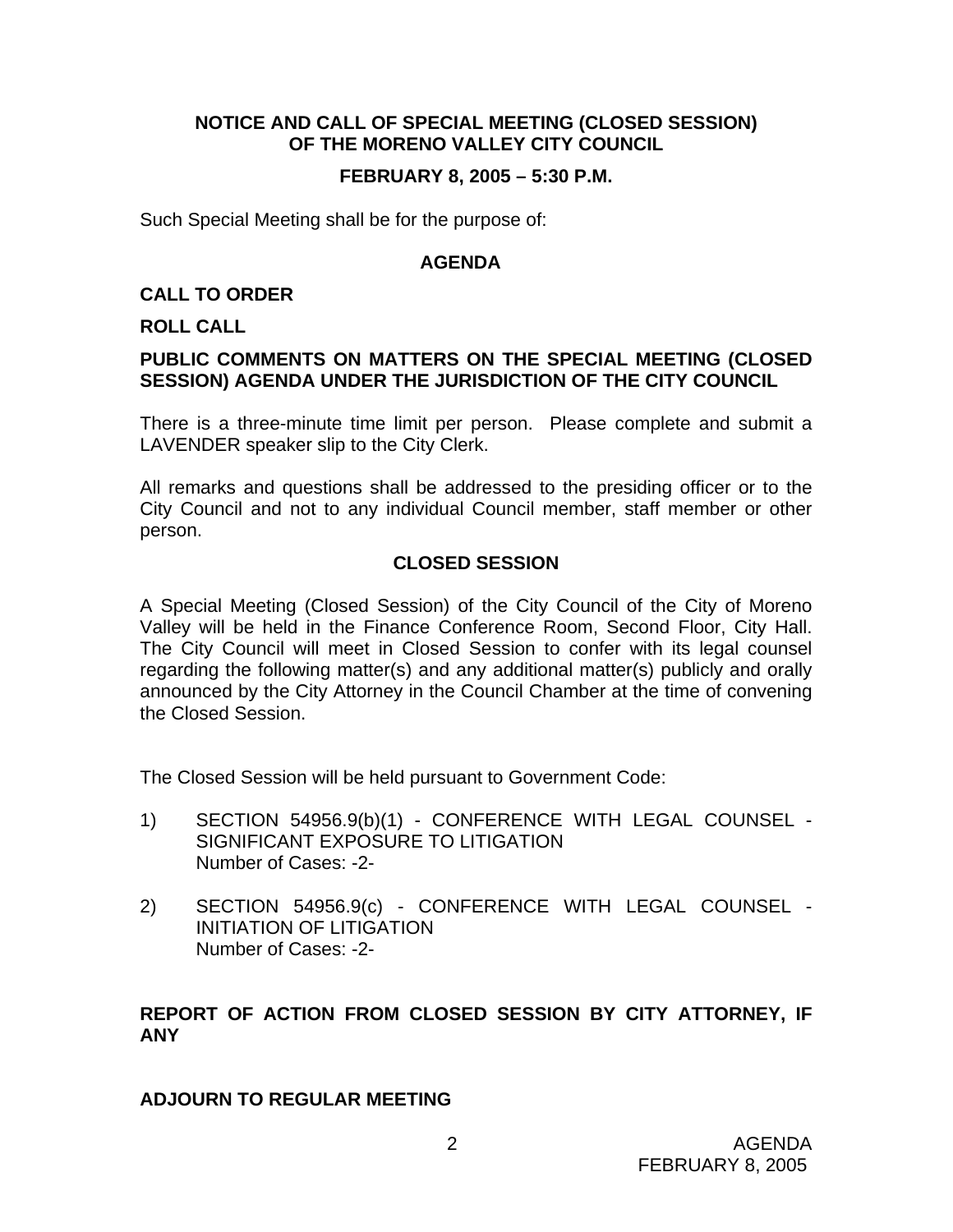### **AGENDA CITY COUNCIL OF THE CITY OF MORENO VALLEY**

## **FEBRUARY 8, 2005**

## **CALL TO ORDER**

# SPECIAL PRESENTATIONS - 6:00 p.m.

- 1. Presentation of the Government Finance Officers Association (GFOA) Certificate of Achievement for Excellence in Financial Reporting for the Year Ended June 30, 2003
- 2. Officer of the Year Officer Bill Davis
- 3. Firefighter of the Quarter Fire Captain Charles Therrien
- 4. Proclamation Recognizing Barry Dean McClellan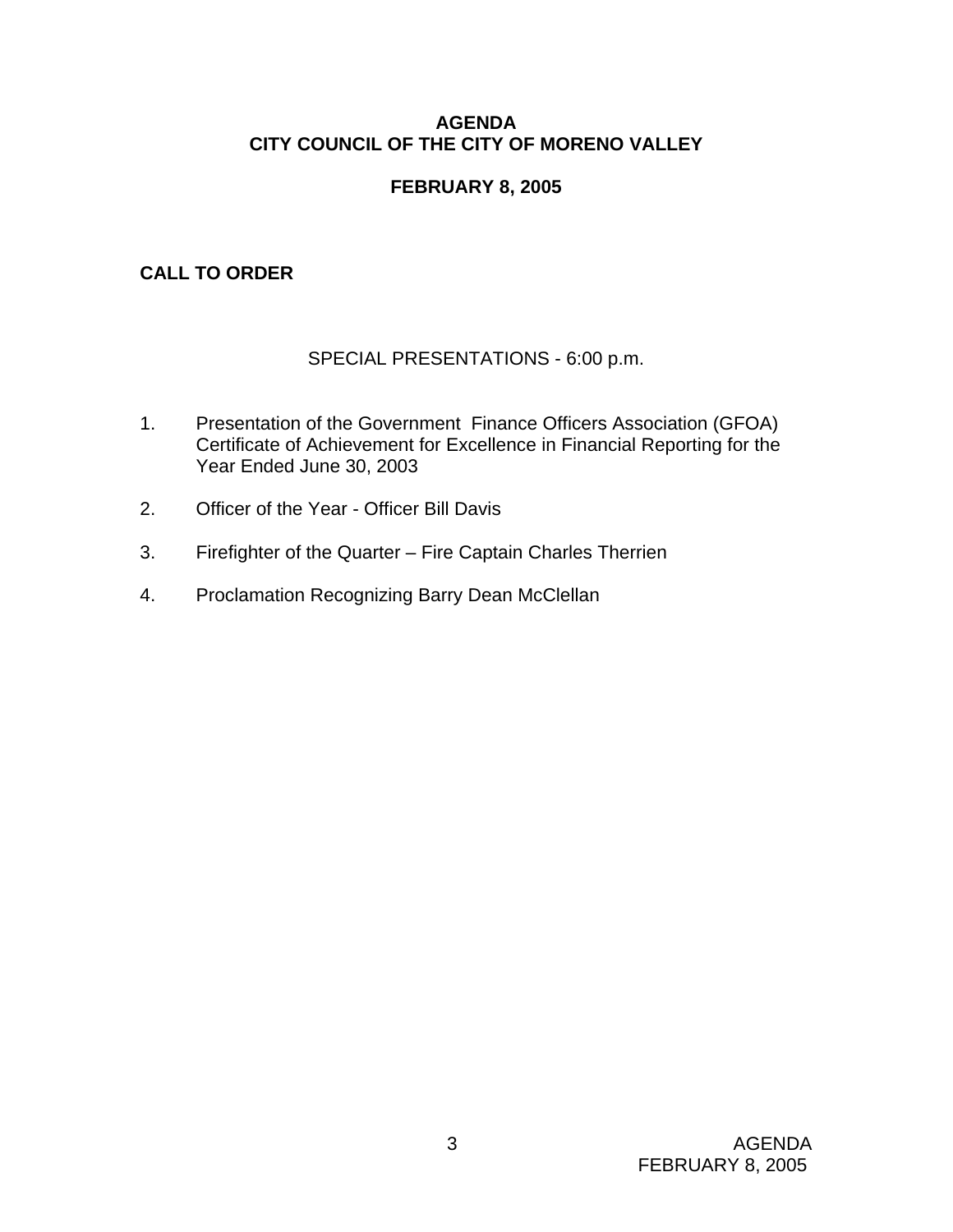#### **AGENDA JOINT MEETING OF THE CITY COUNCIL OF THE CITY OF MORENO VALLEY MORENO VALLEY COMMUNITY SERVICES DISTRICT COMMUNITY REDEVELOPMENT AGENCY OF THE CITY OF MORENO VALLEY AND THE BOARD OF LIBRARY TRUSTEES**

### **REGULAR MEETING - 6:30 P.M. FEBRUARY 8, 2005**

**CALL TO ORDER** (Joint Meeting of the City Council of the City of Moreno Valley, Moreno Valley Community Services District, Community Redevelopment Agency of the City of Moreno Valley and the Board of Library Trustees - actions taken at the Joint Meeting are those of the Agency indicated on each Agenda item)

### **PLEDGE OF ALLEGIANCE**

**INVOCATION** – Pastor O.J. Philpot, Christ Community Church

## **ROLL CALL**

### **INTRODUCTIONS**

PUBLIC COMMENTS **ON MATTERS ON THE AGENDA** WILL BE TAKEN UP AS THE ITEM IS CALLED FOR BUSINESS, BETWEEN STAFF'S REPORT AND CITY COUNCIL DELIBERATION (SPEAKER SLIPS MAY BE TURNED IN UNTIL THE ITEM IS CALLED FOR BUSINESS.) Those wishing to speak should submit a BLUE speaker slip to the Bailiff. There is a three-minute limit per person. All remarks and questions shall be addressed to the presiding officer or to the City Council and not to any individual Council member, staff member or other person.

PUBLIC COMMENTS **ON MATTERS NOT ON THE AGENDA** UNDER THE JURISDICTION OF THE CITY COUNCIL WILL BE HEARD PRIOR TO CITY COUNCIL REPORTS AND CLOSING COMMENTS. IN THE EVENT THAT THE AGENDA ITEM FOR SUCH PUBLIC COMMENTS HAS NOT BEEN CALLED BY 9:00 P.M., IT SHALL BE CALLED AS THE NEXT ITEM OF BUSINESS FOLLOWING THE CONCLUSION OF ANY ITEM BEING HEARD AT 9:00 P.M. Those wishing to speak should submit a BLUE speaker slip to the Bailiff. There is a three-minute limit per person. All remarks and questions shall be addressed to the presiding officer or to the City Council and not to any individual Council member, staff member or other person.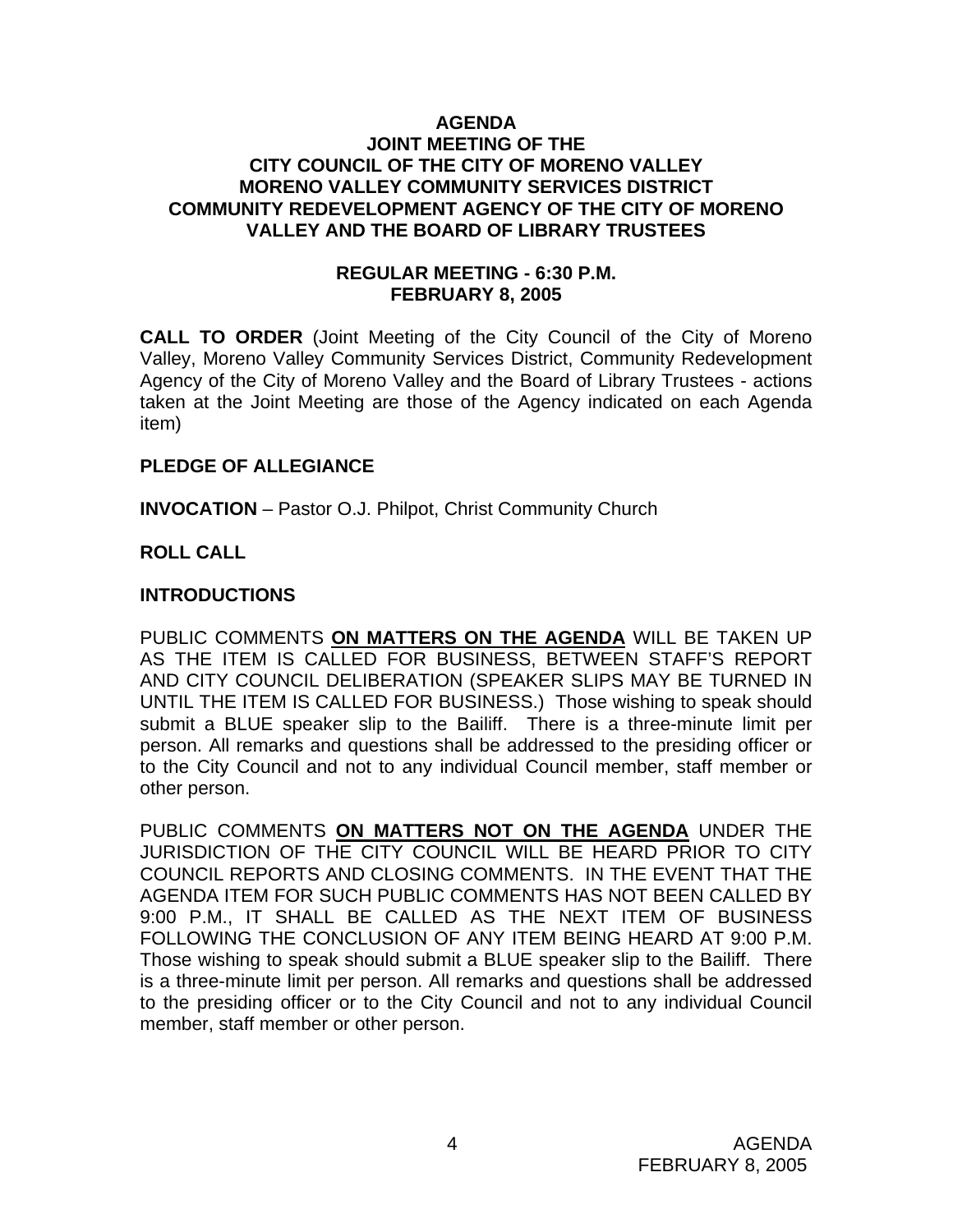### **JOINT CONSENT CALENDARS (SECTIONS A-D) OF THE CITY COUNCIL OF THE CITY OF MORENO VALLEY, MORENO VALLEY COMMUNITY SERVICES DISTRICT, COMMUNITY REDEVELOPMENT AGENCY OF THE CITY OF MORENO VALLEY, AND THE BOARD OF LIBRARY TRUSTEES**

All items listed under the Consent Calendars, Sections A, B, C, and D are considered to be routine and non-controversial, and may be enacted by one motion unless a member of the Council, Community Services District, Redevelopment Agency or the Board of Library Trustees requests that an item be removed for separate action. The motion to adopt the Consent Calendars is deemed to be a separate motion by each Agency and shall be so recorded by the City Clerk. Items withdrawn for report/discussion will be heard after public hearing items.

## **A. CONSENT CALENDAR** - **CITY COUNCIL**

- A1. ORDINANCES FIRST READING BY TITLE ONLY Recommendation: Waive reading of all Ordinance Introductions and read by title only.
- A2. MINUTES REGULAR MEETING OF JANUARY 25, 2005 (Report of: City Clerk's Department) Recommendation: Approve as submitted.
- A3. MAIL BALLOT PROCEEDING FOR TENTATIVE TRACT 32018 (AND ALL THE AFFECTED PHASES) FOR APPROVAL OF THE NATIONAL POLLUTANT DISCHARGE ELIMINATION SYSTEM (NPDES) REGULATORY RATE SCHEDULE. TRACT 32018 IS LOCATED SOUTH OF DRACAEA AVENUE AND WEST OF SILVER LANE (Report of: Public Works Department) Recommendation: Accept public comments regarding the mail ballot proceedings for Tentative Tract 32018 (and all the affected phases) for approval of the National Pollutant Discharge Elimination (NPDES) regulatory rate schedule.
- A4. ASSIGNMENT, ASSUMPTION AND MODIFICATION AGREEMENT WITH COACHELLA VALLEY HOUSING COALITION (Report of: Community and Economic Development Department) Recommendation: Execute the Assignment, Assumption and Modification Agreement with Coachella Valley Housing Coalition (CVHC); execute the Housing Assistance Agreement Extension with CVHC; and execute the Substitution of Attorney in conjunction with the Settlement Agreement with CVHC.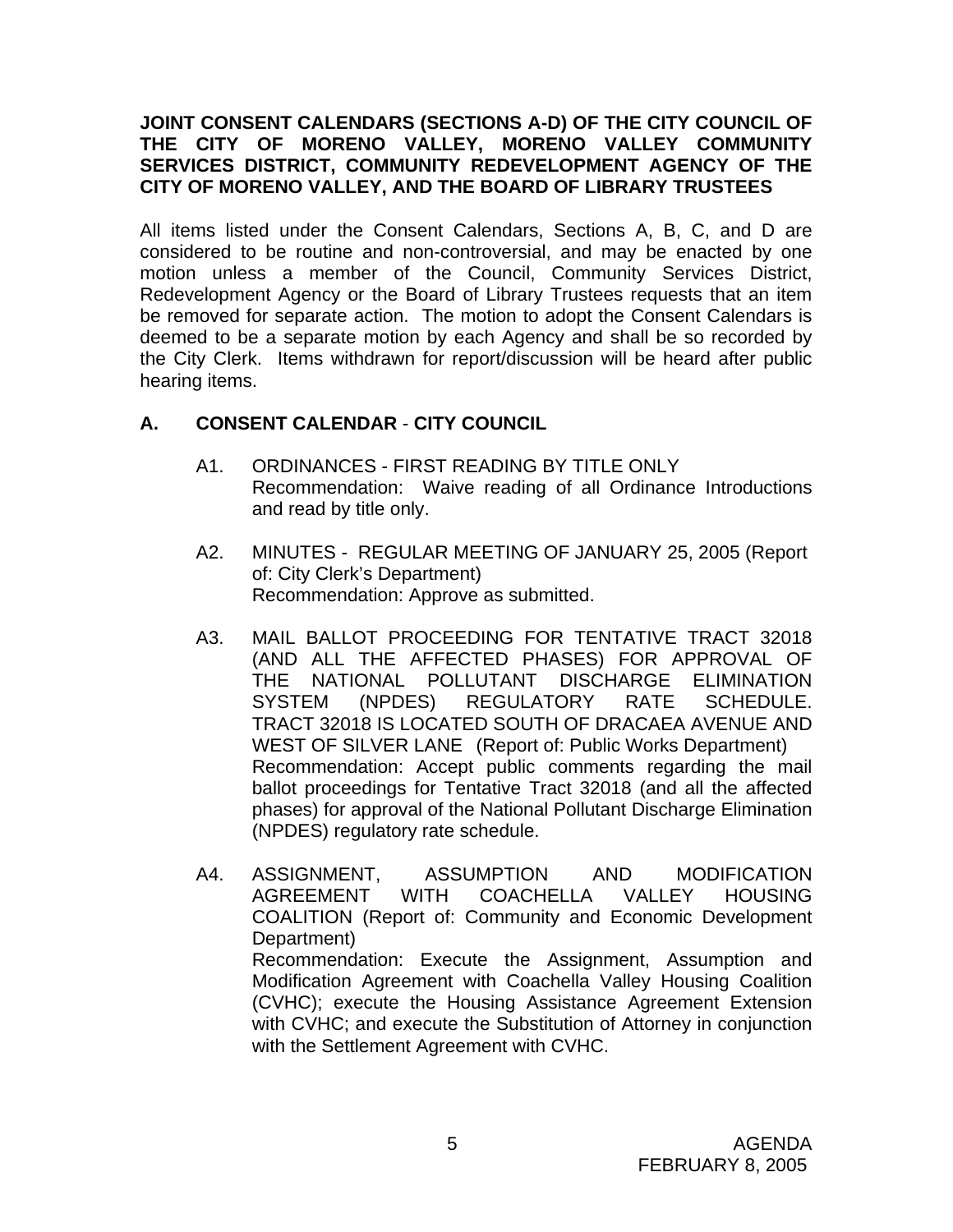A5. MAIL BALLOT PROCEEDING FOR TENTATIVE TRACTS 31129, 31213 AND 31326 (AND ALL THEIR AFFECTED PHASES) FOR APPROVAL OF THE NATIONAL POLLUTANT DISCHARGE ELIMINATION SYSTEM (NPDES) REGULATORY RATE SCHEDULE - TRACT 31129 IS LOCATED ON THE NORTH SIDE OF CACTUS AVENUE, SOUTH OF BRODIAEA AVENUE AND EAST OF OLIVER STREET; TRACT 31213 IS LOCATED ON THE NORTH SIDE OF ALESSANDRO BOULEVARD, WEST OF MORRISON STREET; AND TRACT 31326 IS LOCATED NORTH OF BAY AVENUE AND WEST OF MORRISON STREET (Report of: Public Works Department) Recommendation: Accept public comments regarding the mail

ballot proceedings for Tentative Tracts 31129, 31213 and 31326 (and all their affected phases) for approval of the National Pollutant Discharge Elimination System (NPDES) regulatory rate schedule.

- A6. 2003/04 REPORT ON DEVELOPMENT IMPACT FEES (Report of: Finance Department) Recommendation: Approve and accept the Annual Report on Development Impact Fees in compliance with California Government Code Section 66006; and approve the finding that staff has demonstrated a continuing need to hold unexpended development impact fees.
- A7. TRACT 30967 APPROVAL OF COOPERATIVE AGREEMENT FOR SUNNYMEAD MASTER DRAINAGE PLAN LINE D, STAGE 1, BETWEEN THE RIVERSIDE COUNTY FLOOD CONTROL AND WATER CONSERVATION DISTRICT, CITY OF MORENO VALLEY, AND MORENO VALLEY MEADOWS, LLC, SOUTH SIDE OF KRAMERIA AVENUE, BETWEEN INDIAN STREET AND TARANO LANE – SUBDIVIDER: MORENO VALLEY MEADOWS, LLC (Report of: Public Works Department) Recommendation: Approve the Cooperative Agreement between the Riverside County Flood Control and Water Conservation District, City of Moreno Valley, and Moreno Valley Meadows, LLC for the Sunnymead Master Drainage Plan Line D, Stage 1; authorize the Mayor to execute the agreement; and direct the City Clerk to forward the signed agreement to the Riverside County Flood Control and Water Conservation District.
- A8. ORDINANCE NO. 682, AMENDING SECTION 8.04.030 OF CHAPTER 8.04 OF TITLE 8 OF THE CITY OF MORENO VALLEY MUNICIPAL CODE RELATED TO ROAD WORK AREA TRAFFIC CONTROL REFERENCE (RECEIVED FIRST READING AND INTRODUCTION JANUARY 25, 2005, ON A 5-0 VOTE) (Report of: Public Works Department)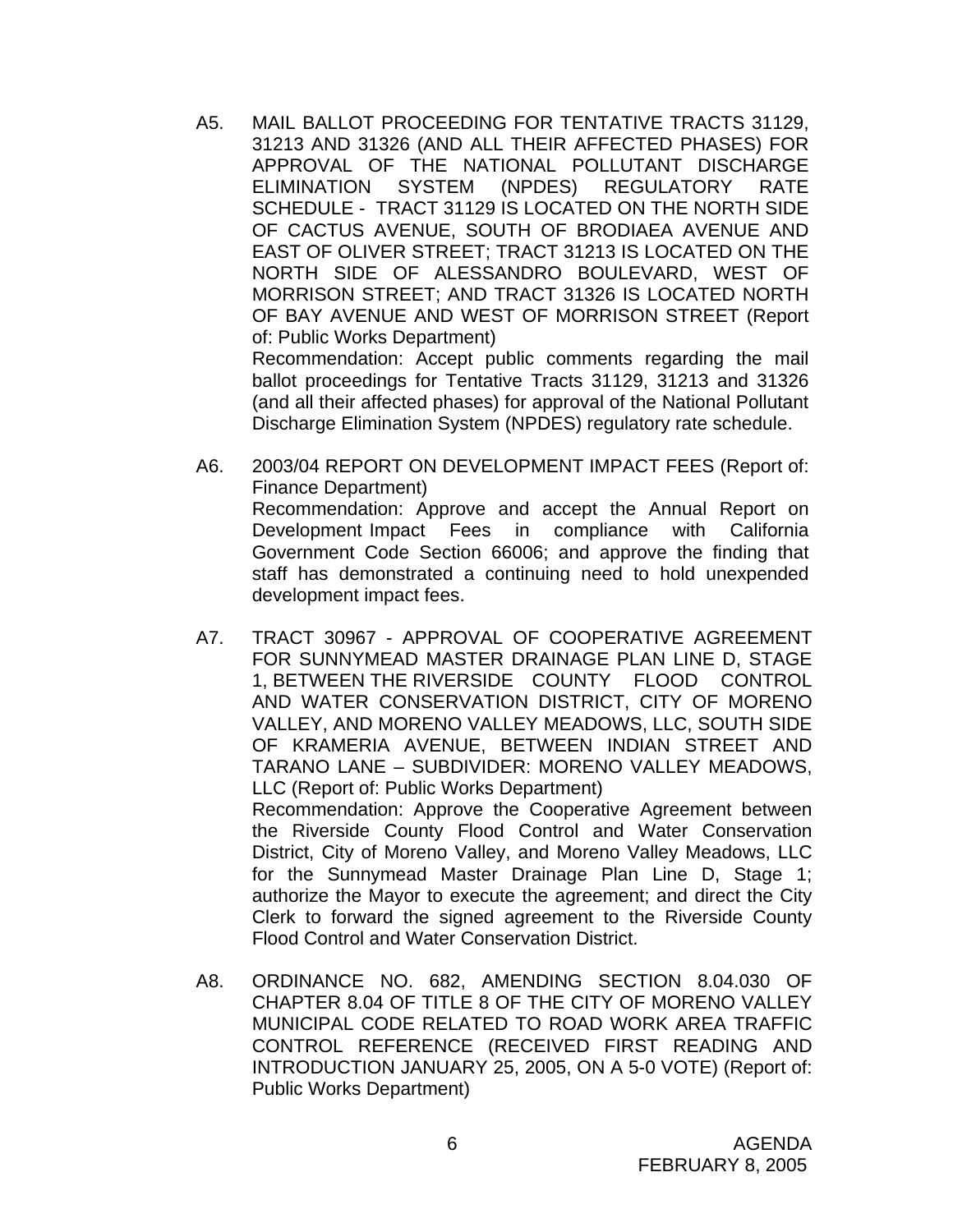Recommendation: Adopt Ordinance No. 682.

#### Ordinance No. 682

 An Ordinance of the City Council of the City of Moreno Valley, California, Amending Section 8.04.030 of Chapter 8.04 of Title 8 of the City of Moreno Valley Municipal Code Related to Road Work Area Traffic Control Reference

 A9. APPROVAL OF FINAL MAP 29920-3 - SINGLE FAMILY RESIDENTIAL PROJECT, AND ACCEPT BONDS AND AGREEMENT FOR PUBLIC RIGHT-OF-WAY IMPROVEMENTS, SOUTH SIDE OF IRIS AVENUE, EAST OF LASSELLE STREET – SUBDIVIDER: CHT INVESTMENT, LLC (Report of: Public Works Department)

 Recommendation: Approve Final Map 29920-3, authorize the City Clerk to sign the map and transmit said map to the County Recorder's Office for recordation; accept the Bonds and Agreement for Public Improvements; authorize the Mayor to execute the Agreement; and direct the City Clerk to forward the signed Agreement to the County Recorder's Office for recordation.

 A10. APPROVAL OF PARCEL MAP 30432 AND ACCEPT BONDS AND AGREEMENT FOR PUBLIC RIGHT-OF-WAY IMPROVEMENTS, SOUTH OF HEMLOCK AVENUE AT LAMOS PLACE AND OPORTO DRIVE – SUBDIVIDER: CASITAS DEL VALLE HOUSING ASSOCIATES L.P. (Report of: Public Works Department) Recommendation: Approve Parcel Map 30432, authorize the City Clerk to sign the map and transmit said map to the County Recorder's Office for recordation; accept the Bonds and Agreement for Public Improvements; authorize the Mayor to execute the

 Agreement; and direct the City Clerk to forward the signed Agreement to the County Recorder's Office for recordation.

A11. MEMORANDUM OF UNDERSTANDING BY AND BETWEEN WESTERN PACIFIC HOUSING, INC., A DELAWARE CORPORATION AND THE CITY OF MORENO VALLEY FOR THE CONSTRUCTION OF THE NASON STREET CORRIDOR ELECTRICAL DISTRIBUTION SYSTEM (Report of: Public Works Department)

 Recommendation: Approve the Memorandum of Understanding (MOU) by and between Western Pacific Housing and the City of Moreno Valley for the Construction of the Nason Street Corridor Electrical Distribution System; authorize staff to reconcile final construction costs associated with the Western Pacific Housing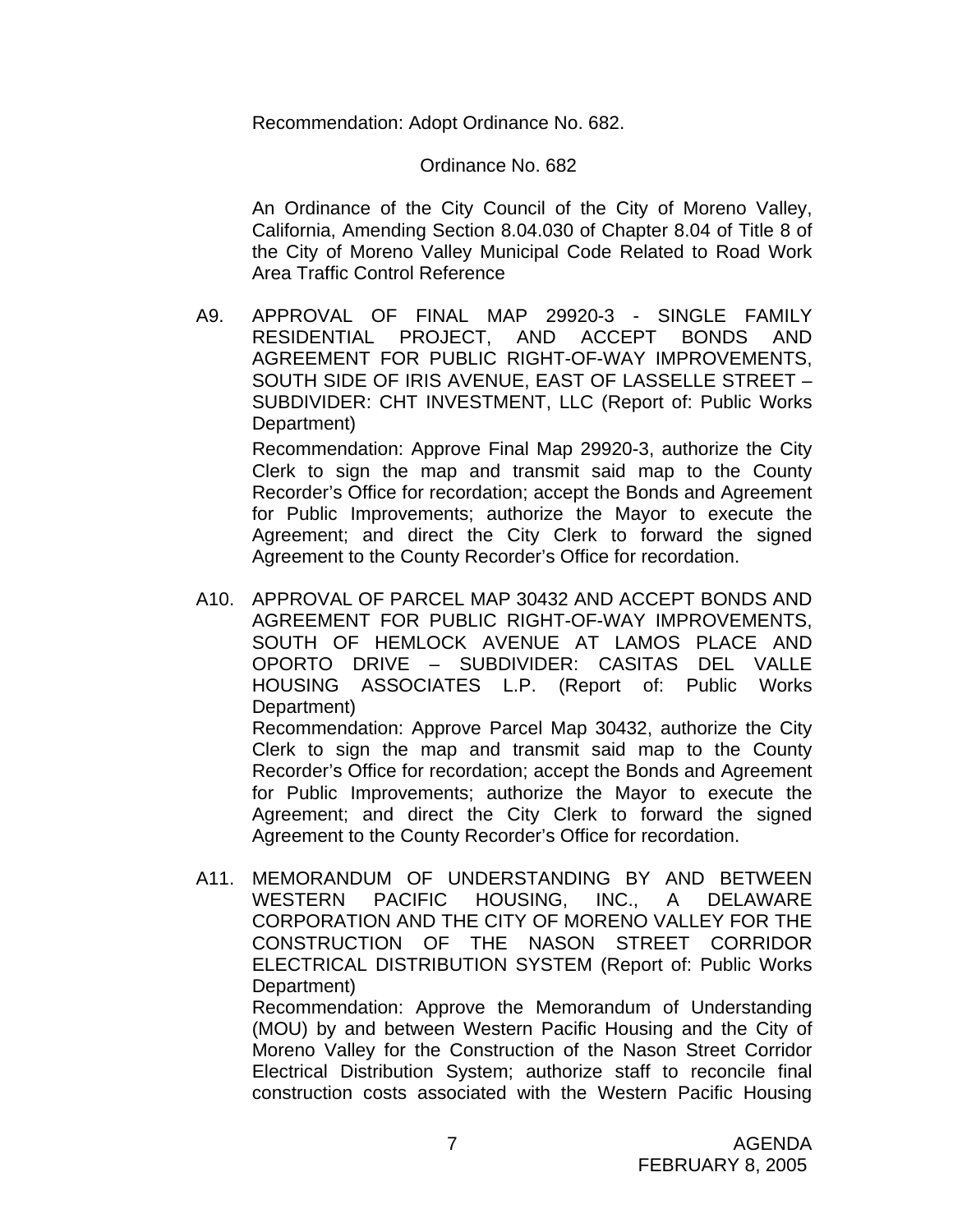advancement of funds to Moreno Valley Utility for the construction of additional sections of the Nason Street corridor electrical distribution system; and authorize the Mayor to execute the final MOU upon City Attorney's review and approval of the original MOU.

- A12. LEASE AGREEMENT BY AND BETWEEN THE MORENO VALLEY GATEWAY, LLC AND THE CITY OF MORENO VALLEY FOR OFFICE SPACE TO RELOCATE ENTERPRISE SERVICES ADMINISTRATION OFF SITE (Report of: Public Works Department) Recommendation: Approve the Lease Agreement by and between Moreno Valley Gateway, LLC and the City of Moreno Valley for office space to relocate Enterprise Services Administration off site; approve a budget appropriation from fund 149.3911, Enterprise Services Administration fund balance in the amount of \$285,000.00, to purchase furniture and pay for additional move expenses not covered by the lease; and authorize the Mayor to execute the final Lease Agreement upon City Attorney's review and approval of the Lease Agreement.
- A13. APPROVAL OF PARCEL MAP 31034, ACCEPT LETTERS OF CREDIT & AGREEMENT FOR PUBLIC RIGHT-OF-WAY IMPROVEMENTS, AND CONSENT TO THE AGREEMENT TO TERMINATE THE DECLARATION OF COVENANTS, CONDITIONS, AND RESTRICTIONS FOR PARCEL MAP 24128, NORTH SIDE OF GLOBE STREET BETWEEN PERRIS BOULEVARD AND KITCHING ST., SUBDIVIDER - MIRA MESA SHOPPING CENTER, LLC (Report of: Public Works Department) Recommendation: Approve Parcel Map 31034, authorize the City Clerk to sign the map and transmit said map to the County Recorder's Office for recordation; accept the Letters of Credit and Agreement for Public Improvements; authorize the Mayor to execute the Agreement; authorize the City Manager to sign the "Agreement to Terminate the Declaration of Covenants, Conditions, and Restrictions for Parcel Map 24128"; and direct the City Clerk to forward the signed Agreement to the County Recorder's Office for recordation.
- A14. APPROVAL OF PARCEL MAP 32174 SUBDIVIDE ONE PARCEL INTO THREE PARCELS, AND ACCEPT AGREEMENT FOR PUBLIC RIGHT-OF-WAY IMPROVEMENTS, SOUTHEAST SIDE OF HEACOCK STREET AND COTTONWOOD AVENUE, SUBDIVIDER – HEACOCK COTTONWOOD III LIMITED PARTNERSHIP

Recommendation: Approve Parcel Map 32174, authorize the City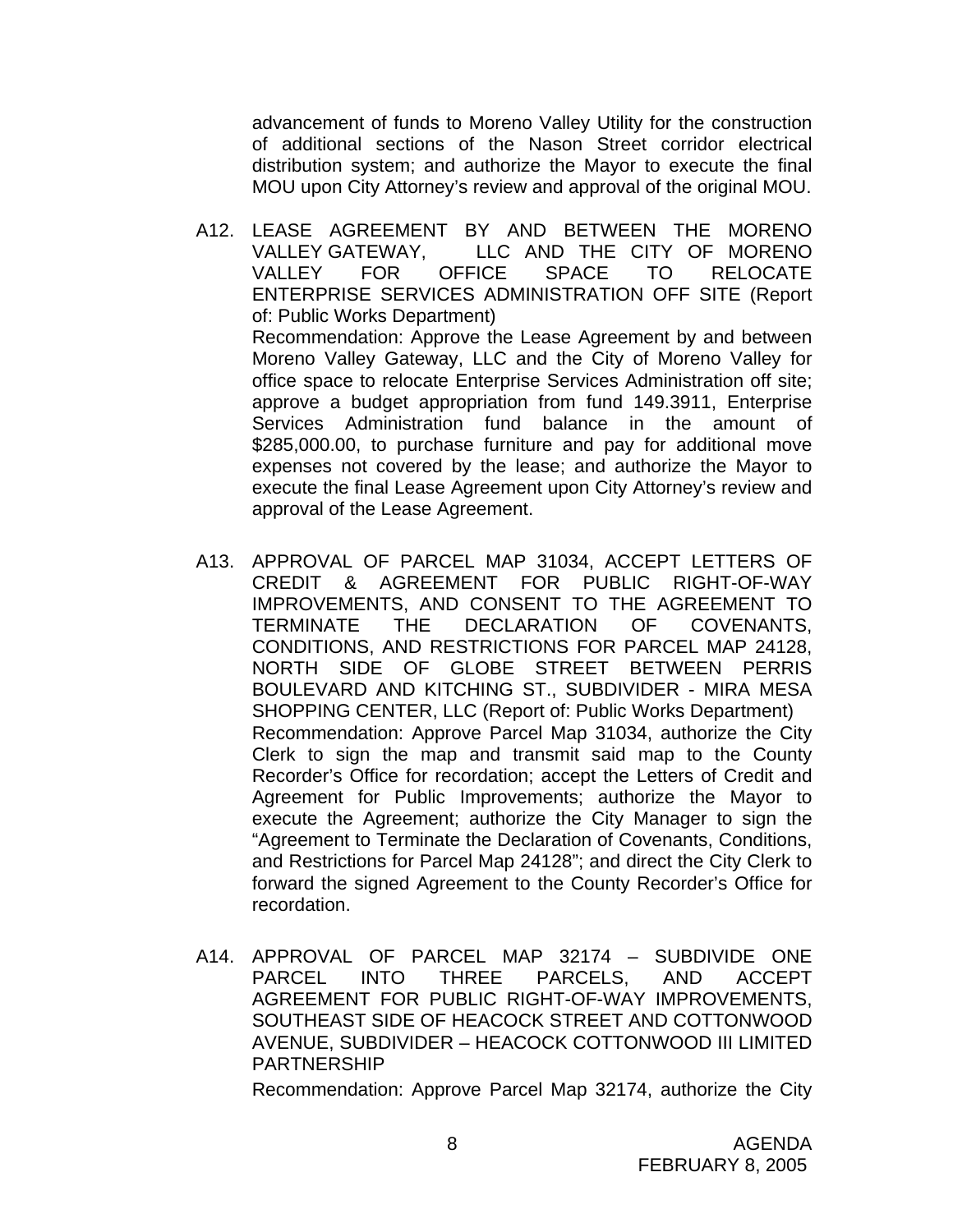Clerk to sign the map and transmit said map to the County Recorder's Office for recordation; authorize the Mayor to execute the Agreement; and direct the City Clerk to forward the signed Agreement to the County Recorder's Office for recordation.

### **B. CONSENT CALENDAR** - **COMMUNITY SERVICES DISTRICT**

- B1. ORDINANCES FIRST READING BY TITLE ONLY Recommendation: Waive reading of all Ordinance Introductions and read by title only.
- B2. MINUTES REGULAR MEETING OF JANUARY 25, 2005 (Report of: City Clerk's Department) Recommendation: Approve as submitted.
- B3. MAIL BALLOT PROCEEDING FOR COMMUNITY SERVICES DISTRICT (CSD) ZONE M (COMMERCIAL/INDUSTRIAL IMPROVED MEDIAN MAINTENANCE). PA04-0121 – CVS PHARMACY – APN 485-081-030 - SOUTHWEST CORNER OF JOHN F. KENNEDY DRIVE AND PERRIS BOULEVARD; AND MAIL BALLOT PROCEEDING FOR TENTATIVE TRACT 32018 (AND ALL AFFECTED PHASES) FOR: 1) INCLUSION INTO (CSD) ZONE B (RESIDENTIAL STREET LIGHTING) AND 2) INCLUSION INTO CSD ZONE D (PARKWAY LANDSCAPE MAINTENANCE) (Report of: Public Works Department) Recommendation: Accept public comments regarding the mail ballot proceedings for: PA04-0121 - CVS Pharmacy – APN 485- 081-030 – inclusion into CSD Zone M (Commercial/Industrial Improved Median Maintenance); and Tentative Tract 32018 (and all the affected phases) for inclusion into CSD Zone B (Residential Street Lighting), CSD Zone D (Parkway Landscape Maintenance), and approval of the annual charges.
- B4. MAIL BALLOT PROCEEDING FOR TENTATIVE TRACTS 31129, 31213 AND 31326 (AND ALL THEIR AFFECTED PHASES) FOR INCLUSION INTO COMMUNITY SERVICES DISTRICT (CSD) ZONE B (RESIDENTIAL STREET LIGHTING), AND D (PARKWAY LANDSCAPE MAINTENANCE) OR E-14 (MAHOGANY FIELDS) HIGH-SERVICE LEVEL PARKWAY LANDSCAPE MAINTENANCE AND APPROVAL OF THE CSD PARCEL CHARGES (Report of: Public Works Department)

Recommendation: Accept public comments regarding the mail ballot proceedings for Tentative Tracts 31129, 31213 and 31326 (and all their affected phases) for inclusion into CSD Zone B (Residential Street Lighting) and CSD Zone D (Parkway Landscape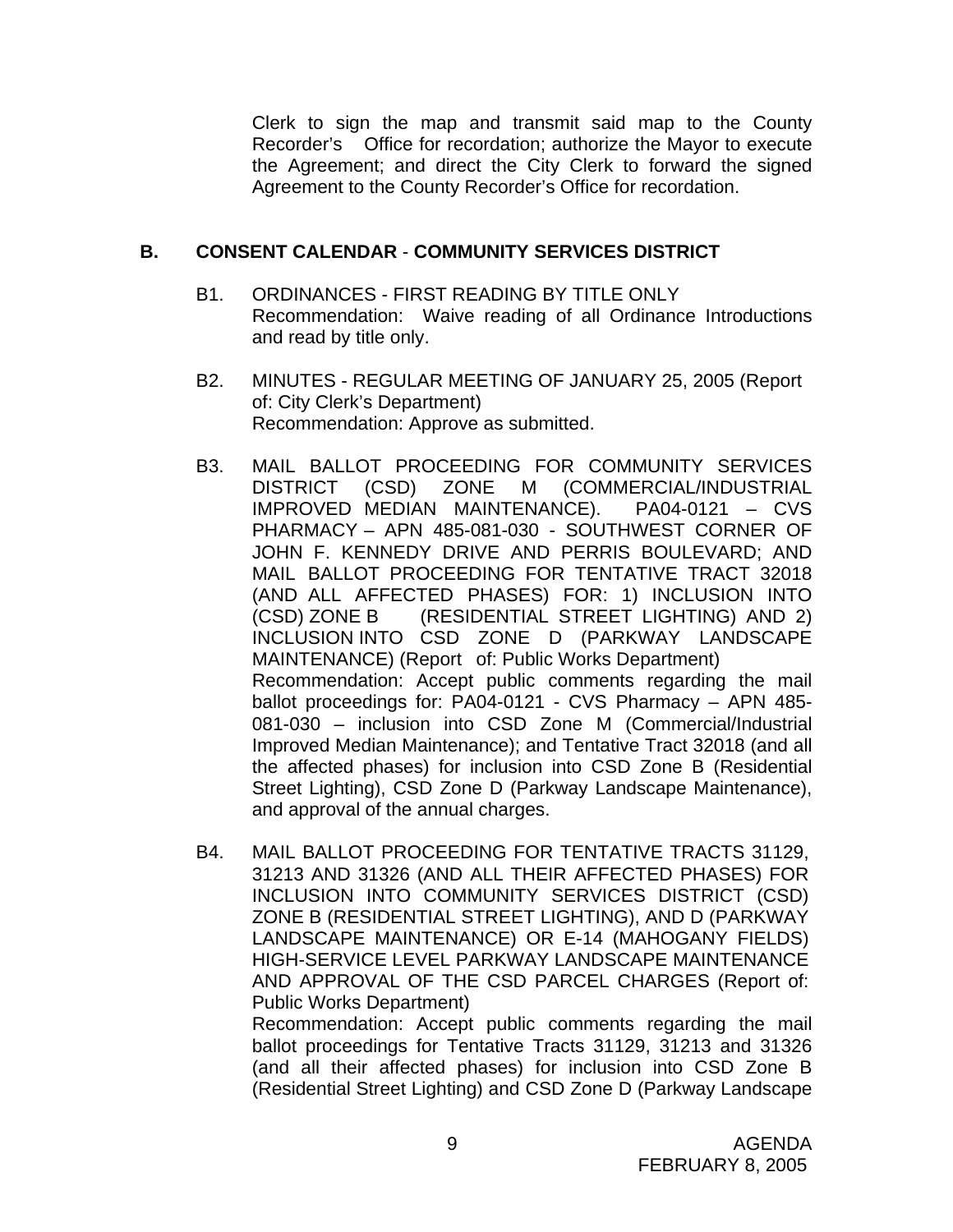Maintenance) or CSD Zone E-14 (Mahogany Fields) High-Service-Level Parkway Landscape Maintenance, and approval of the annual charges.

## **C. CONSENT CALENDAR** - **COMMUNITY REDEVELOPMENT AGENCY**

- C1. ORDINANCES FIRST READING BY TITLE ONLY Recommendation: Waive reading of all Ordinance Introductions and read by title only.
- C2. MINUTES REGULAR MEETING OF JANUARY 25, 2005 (Report of: City Clerk's Department) Recommendation: Approve as submitted.
- C3. ASSIGNMENT, ASSUMPTION AND MODIFICATION AGREEMENT WITH COACHELLA VALLEY HOUSING COALITION (Report of: Community and Economic Development Department) Recommendation: Execute the Assignment, Assumption and Modification Agreement with Coachella Valley Housing Coalition (CVHC); execute the Housing Assistance Agreement Extension with CVHC; and execute the Substitution of Attorney in conjunction with the Settlement Agreement with CVHC.

# **D. CONSENT CALENDAR** - **BOARD OF LIBRARY TRUSTEES**

- D1. ORDINANCES FIRST READING BY TITLE ONLY Recommendation: Waive reading of all Ordinance Introductions and read by title only.
- D2. MINUTES REGULAR MEETING OF JANUARY 25, 2005 (Report of: City Clerk's Department) Recommendation: Approve as submitted.

# **E. PUBLIC HEARINGS**

Questions or comments from the public on a Public Hearing matter are limited to five minutes per individual and must pertain to the subject under consideration.

 Those wishing to speak should complete and submit a GOLDENROD speaker slip to the Bailiff.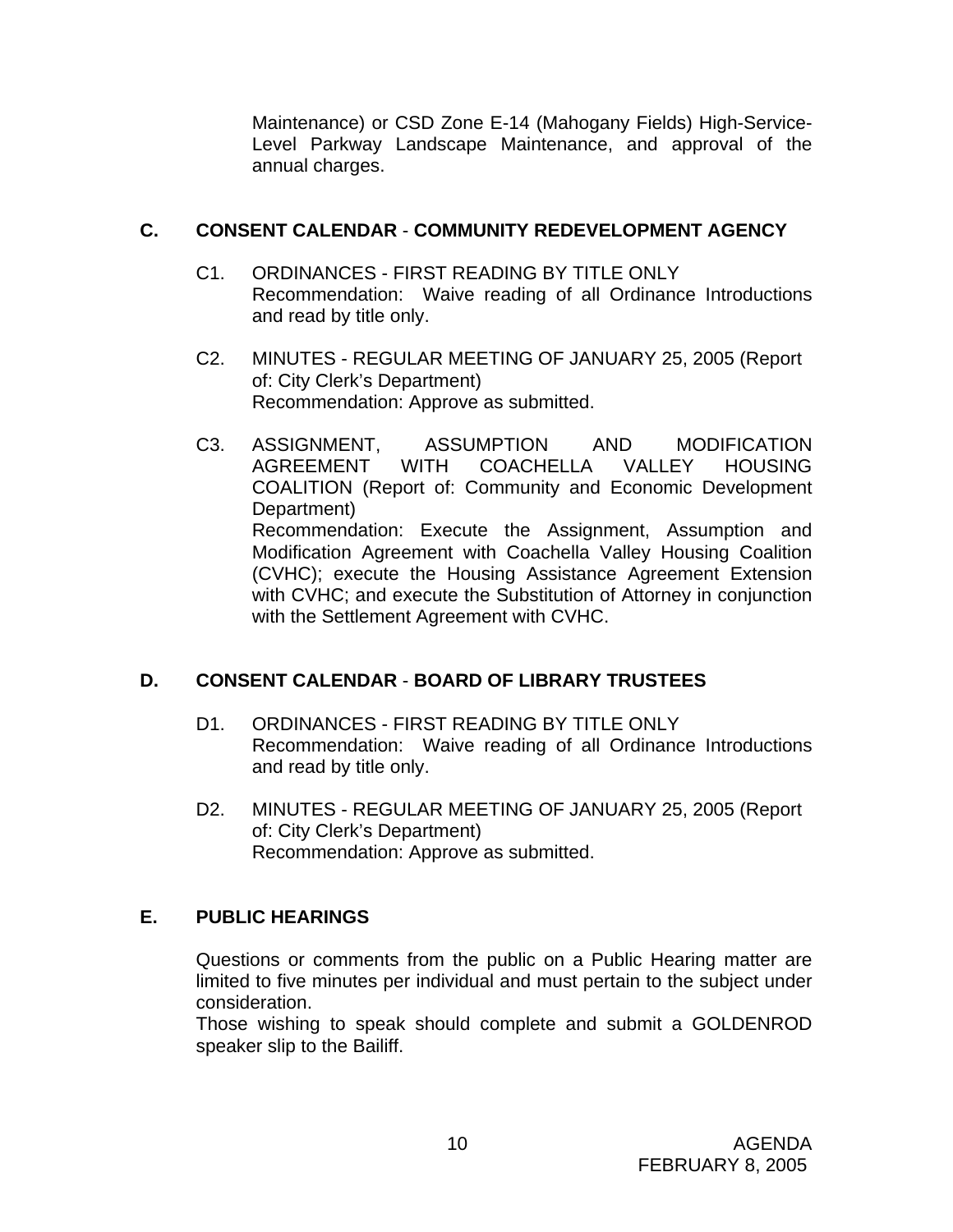- E1. MAIL BALLOT PROCEEDINGS FOR TENTATIVE TRACT 31320 (AND ALL AFFECTED PHASES) FOR APPROVAL OF THE NATIONAL POLLUTANT DISCHARGE ELIMINATION SYSTEM (NPDES) REGULATORY RATE SCHEDULE – WEST OF VAL VIEW STREET AND SOUTH OF WEBSTER AVENUE (Report of: Public Works Department) Recommendation: That the City Council of the City of Moreno Valley after conducting the public hearing:
	- 1. Tabulate the mail ballot for Tentative Tract 31320 (and all affected phases) for the described service;
	- 2. Verify and accept the result of the mail ballot proceeding as identified on the Official Tally Sheet and Assessor Parcel Number (APN) listing;
	- 3. Receive and file with the City Clerk's Office the accepted Official Tally Sheet and APN listing; and
	- 4. If approved, authorize and impose the applicable NPDES regulatory rate to Tentative Tract 31320 (and all the affected phases).
- E2. CONTINUATION OF PUBLIC HEARING REGARDING MAIL BALLOT PROCEEDING FOR TENTATIVE PARCEL MAP 32213 (AND ALL AFFECTED PHASES) FOR APPROVAL OF THE NATIONAL POLLUTANT DISCHARGE ELIMINATION SYSTEM (NPDES) REGULATORY RATE SCHEDULE – SOUTH OF HEMLOCK AVENUE AND WEST OF PERRIS BOULEVARD (CONTINUED FROM JANUARY 25, 2005) (Report of: Public Works Department)

Recommendation: That the City Council, after conducting the said public hearing:

1. Tabulate the replacement ballot for Tentative Parcel Map 32213 (and all the affected phases) for the described service;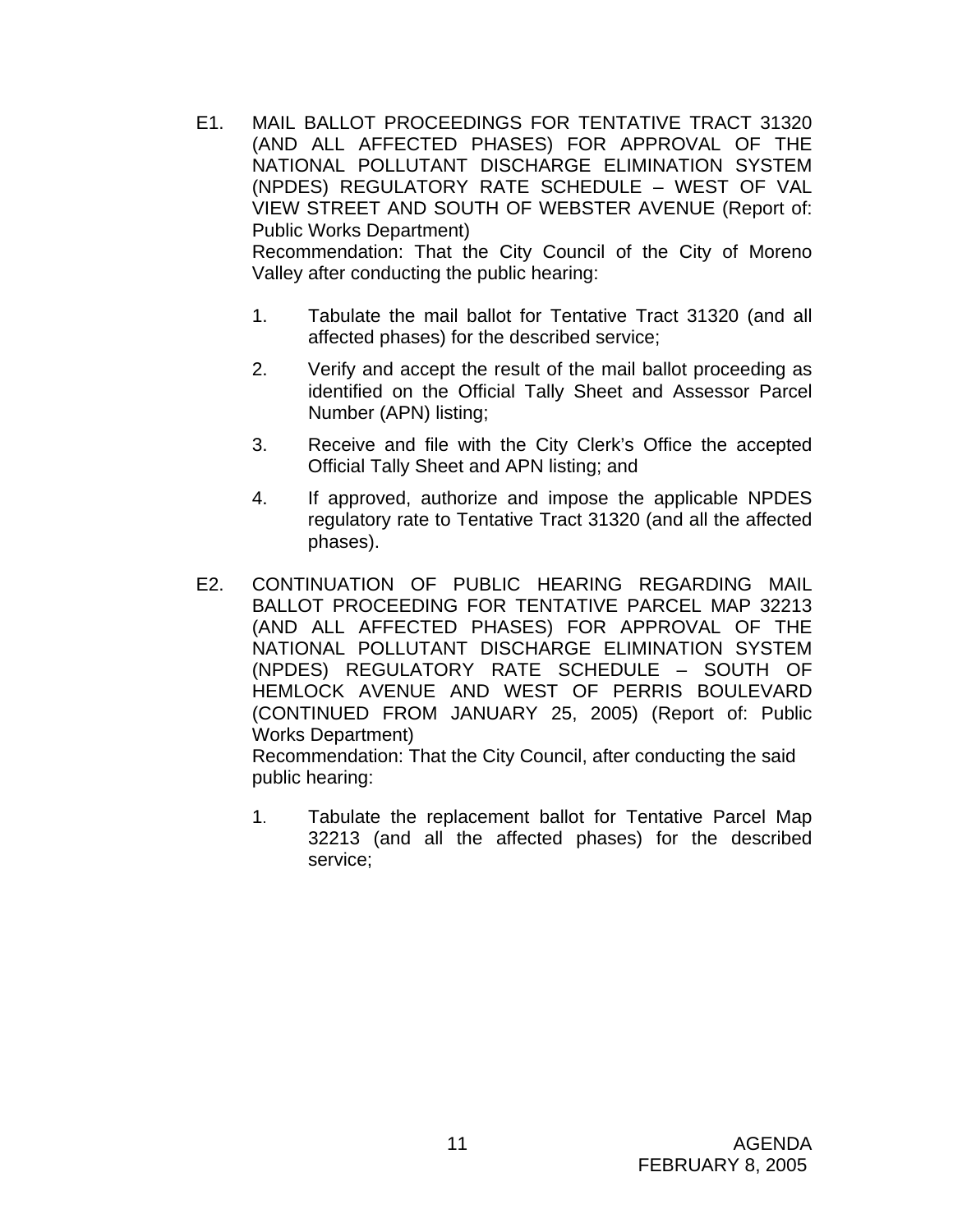- 2. Verify and accept the result of the mail ballot proceeding as identified on the Official Tally Sheet and Assessor Parcel Number (APN) listing;
- 3. Receive and file with the City Clerk's Office the accepted Official Tally Sheet and APN listing; and
- 4. If approved, authorize and impose the applicable NPDES maximum annual regulatory rate to Tentative Parcel Map 32213.
- E3. AN ASSUMPTION OF JURISDICTION BY THE CITY COUNCIL OF THE CITY OF MORENO VALLEY FOR TENTATIVE TRACT MAP NO. 31556, THE SUBDIVISION OF A 75.6 GROSS ACRE PORTION OF LAND INTO 85 SINGLE-FAMILY RESIDENTIAL LOTS, TWO (2) DETENTION AND CLEANSING BASIN LOTS, ONE FIRE ACCESS LOT AND FOUR (4) OPEN SPACE LOTS WITHIN THE RA-2 (RESIDENTIAL AGRICULTURE –2) AND HR (HILLSIDE RESIDENTIAL) LAND USE DISTRICTS. THE PROJECT IS LOCATED ON THE NORTHEAST CORNER OF OLIVER STREET AND JUNIPER AVENUE AND WAS SUBMITTED BY THE APPLICANT, EMPIRE HOMES (CONTINUED FROM 1/25/05) (Report of: Community and Economic Development Department) (PUBLIC HEARING CLOSED) – Material not available at time of printing, to be provided under separate cover.

### Resolution No. 2005-16

 A Resolution of the City Council of the City of Moreno Valley Denying PA03-0101 (Tentative Tract Map No. 31556) for 85 Single-Family Residential Lots, Two Detention and Cleansing Basin Lots, One Fire Access Lot and Four (4) Open Space Lots on a 75.6 Acre Parcel of Land (73.3 Net Acres) Within the (RA-2) Residential Agriculture-2 Land Use District and (HR) Hillside Residential Land Use District

## **F. ITEMS REMOVED FROM CONSENT CALENDARS FOR DISCUSSION OR SEPARATE ACTION**

# **G. REPORTS**

- G1. CITY COUNCIL REPORTS ON REGIONAL ACTIVITIES
	- a) Report on Southern California Association of Governments